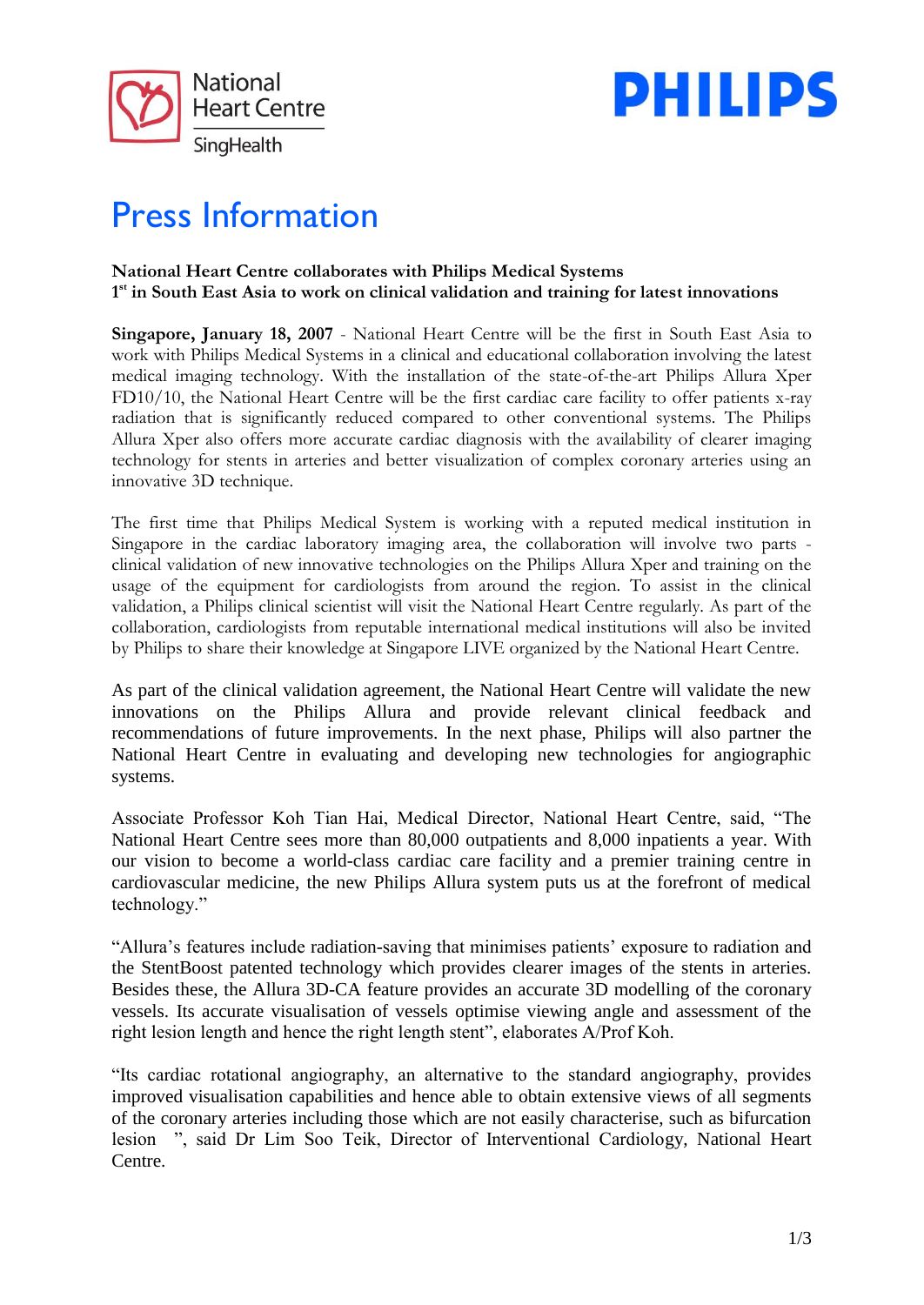Mr Lee Weng Seong, Regional Director, Philips Medical Systems ASEAN, said, "We are honoured to be working with such a prestigious medical institution as the National Heart Centre, known regionally for its commitment to research, both in the clinical and basic sciences. We believe that cardiologists in Singapore and around the region will find the Allura useful in making quicker and more accurate patient assessments."

The training collaboration with the National Heart Centre also forms a strategic component of Philips' total customer education program for its customers in the Asia Pacific region. This partnership will provide practical training for cardiologists in a clinical environment. It ideally complements a multi-million dollar imaging systems training centre which Philips inaugurated seven months ago in Singapore. The Philips training centre caters to systems application training without access to patients.

The Philips Allura Xper is the latest cardio interventional technology using the latest state-of-theart digital imaging to enable more accurate assessments of patient's conditions and better clinical results in a shorter procedure time. Both Allura 3D-CA, which creates a true 3D model of coronary arteries, and StentBoost, which provides better visuals of stents in coronary arteries, enables cardiologists to plan patient treatment more efficiently and make corrective decisions more quickly. The Philips Allura also features the latest processing algorithms for the best-inclass image quality and customisable options that cater to each user.

A live coronary angioplasty procedure using the Philips Allura Xper FD10/10 system will be demonstrated via satellite transmission at the Singapore LIVE 2007 on 22 & 23 January at Suntec Convention Centre, a premier cardiology conference in the region which is well-attended by over 1000 medical professionals.

#### ###

#### **About Royal Philips Electronics**

*Royal Philips Electronics of the Netherlands (NYSE: PHG, AEX: PHI) is a global leader in healthcare, lifestyle and technology, delivering products, services and solutions through the brand promise of "sense and simplicity". Headquartered in the Netherlands, Philips employs approximately 126,000 employees in more than 60 countries worldwide. With sales of EUR 30.4 billion in 2005, the company is a market leader in medical diagnostic imaging and patient monitoring systems, energy efficient lighting solutions, personal care and home appliances, as well as consumer electronics. News from Philips is located at [www.philips.com/newscenter.](http://www.philips.com/newscenter)*

## **About National Heart Centre (NHC )**

*National Heart Centre (NHC) is a 185-bed national and regional referral centre for cardiovascular medicine in Singapore. It provides one-stop comprehensive preventive, diagnostic, therapeutic and rehabilitative cardiac services to local and overseas patients.Evolving over the years into an institution with significant international reputation for its clinical services, research and medical advances, NHC became autonomous on 1 January 1999 and is a member of Singapore Health Services (SingHealth). Managing an annual workload of more than 80,000 outpatients and cardiac procedures each, and over 6,000 surgeries and 8,000 inpatients, NHC is dedicated to providing excellence in healthcare through cost-effective and best care possible at the best value. This will be achieved through our clinical services, teaching, research and training.*